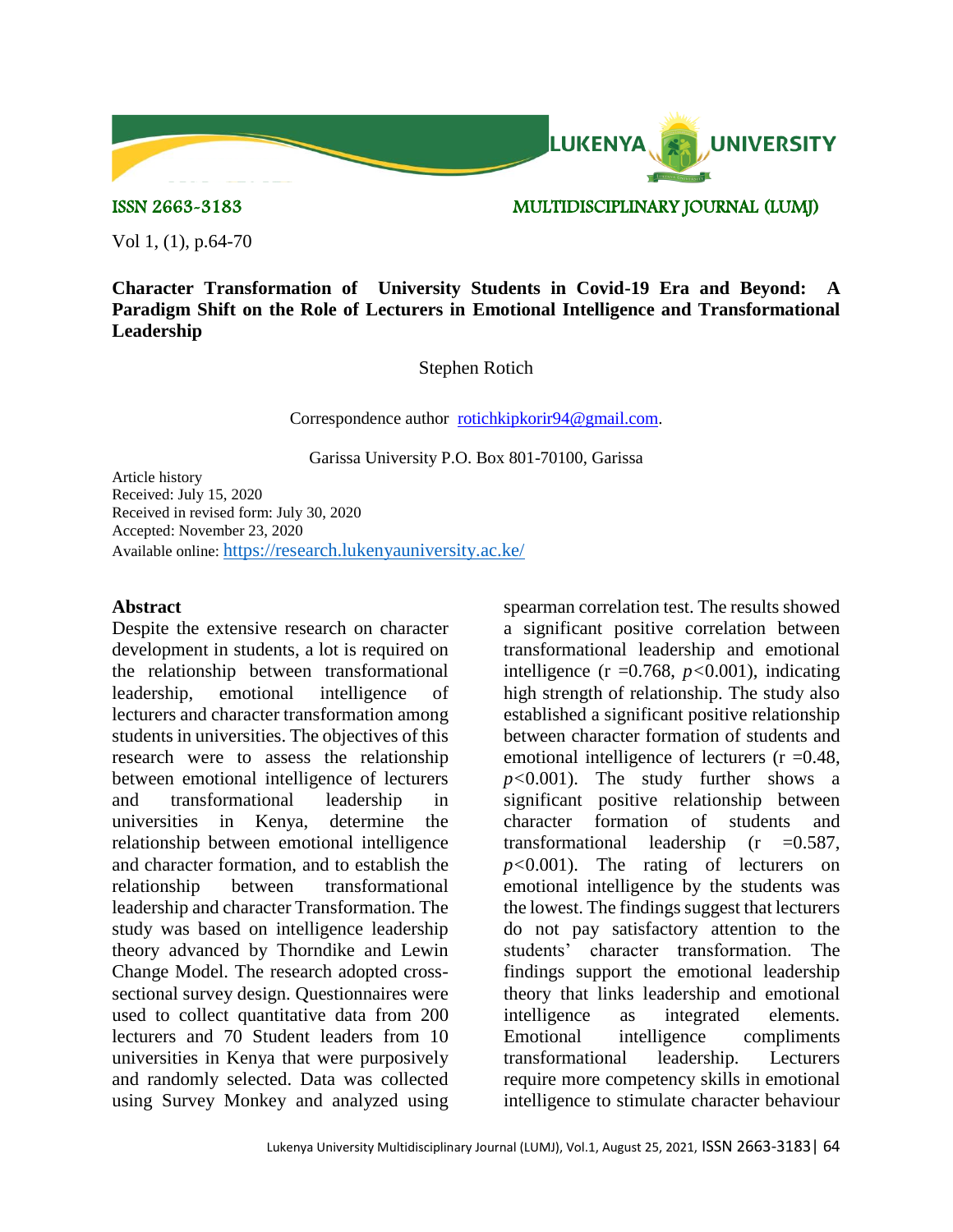in students. Universities should therefore conduct training needs for lecturers and student leaders on emotional intelligence and transformative leadership. This would enable lecturers to refreeze forces that maintain status quo and increase striving forces for change in students' behaviours for them to cope with challenges such as in the Covid-19 pandemic era and beyond.

**Key Words:** Character transformation, Emotional intelligence, Transformational leadership, University Students, Covid-19 Era

# **BACKGROUND TO THE STUDY**

Thorndike (1920) advanced the theory of emotional intelligence that brings up beliefs in different forms of intelligence. The first form was abstract intelligence which was measured using IQ tests. The second is concrete intelligence that is used in understanding and manipulating objects and shapes. The third is social intelligence which was identified as the ability to understand and relate to people which is currently referred to as emotional intelligence and is anchored in this research.

Emotional intelligence is the ability to perceive emotions, integrate emotions to facilitate thought, understand emotions, and to regulate emotions to promote personal growth (Bar-On, 2010; Mayer and Salovey, 1997). It is the capacity of a person to identify his/her emotions that enable him/her to become sensitive to those that he/she perceives from the environment and the circle of people he/she interacts with (Khokhar and Kush, 2009).

The scale for assessing emotional intelligence is the multifactor emotional intelligence (Salovey *et al.,* 2003, 1999, and 1998) which requires the participant to complete tasks associated with emotional

intelligence. Bar-On's (2002) model of emotional intelligence relates to the ability of being aware of oneself, understand and express oneself, understand and relate to others, ability to deal with strong emotions, the ability to adapt to change and solve problems. Mayer *et al.,* (2000) views emotional intelligence as competency expected to enhance positive attitudes towards work and drive positive behaviours and better outcomes. Goleman (1998) believes that social skills encompass influencing tactics; effective communication; conflict management skills; leadership abilities; change management skills; instrumental relationship management; collaboration and co-operation abilities; and effective team membership capabilities.

The key features of emotional intelligence are empathy, adaptability, and stress management skills (Doek, 2009); cited in Bii, 2016). Empathy is a process where a person understands how others feel and responds to others' situations in a caring way and acting to support the person. Swick (2005) says development of empathy is influenced by several factors, including environment, culture, and temperament. Zeece (2004), Strayer and Roberts (2004) show that children who fail to develop empathy are prone toward anti-social and self-destructive behaviors. Stress management is the ability to understand one's emotional state and individuals who are unable to regulate their own emotions frequently show poor emotional adjustment (Extremera & Pizarro, 2006). On the other hand, individuals who account for greater understanding and regulation of their emotions had higher levels of self-esteem. Swick recognized that lower emotional intelligence may inhibit the selection of adaptive and appropriate coping mechanisms. Surveys found that character education programs increase emotional intelligence in children (Ulutus & Omeroglu,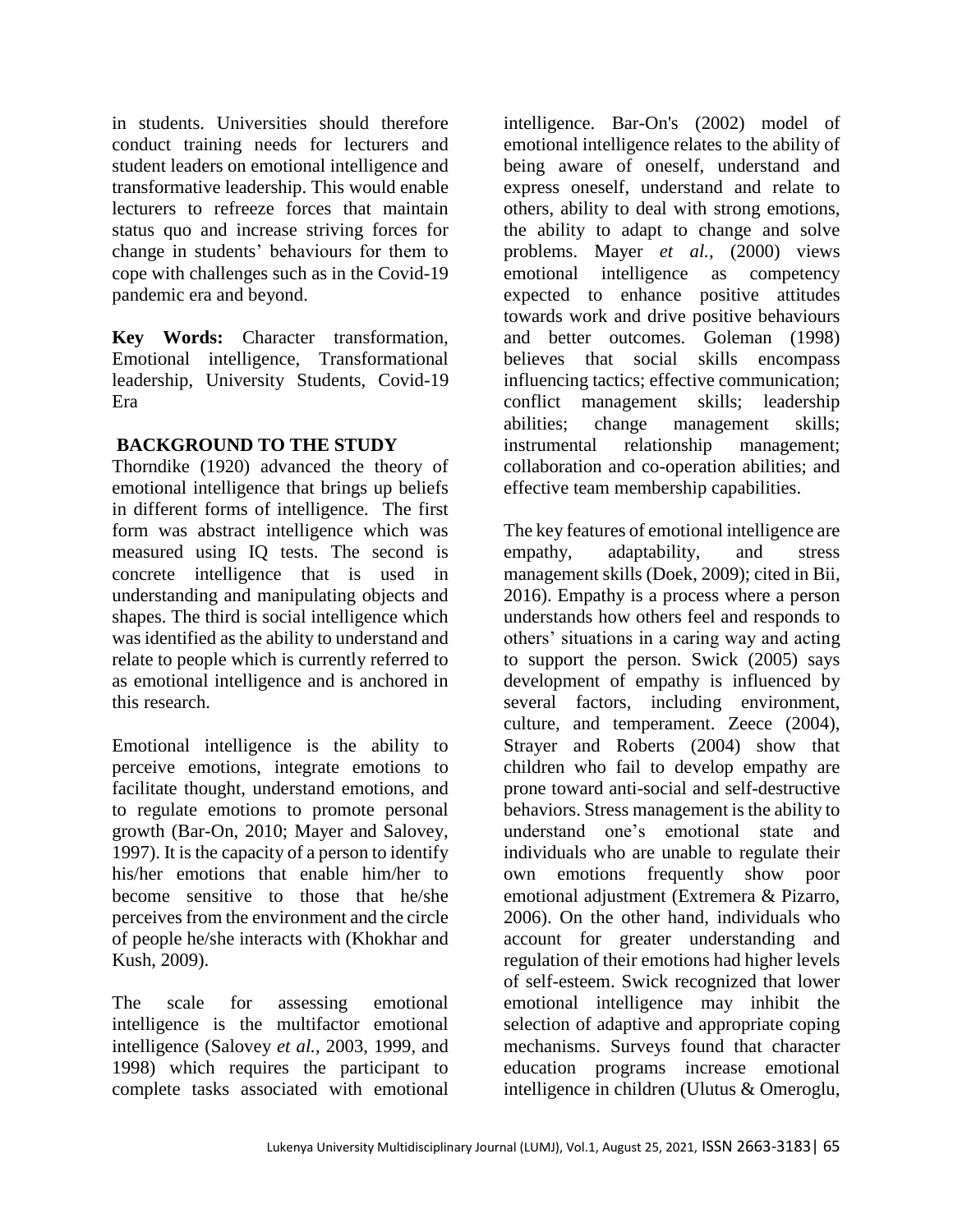2007). Character development in higher institutions of learning is capable of creating new attitudes and self-perceptions that can stimulate independence, confidence, reliance and empowerment amongst the teams (Coetzee *et al., 2005*).

Avolio and Bass (2002) asserts that transformational leadership style ignites passion and evokes a spirit of hard work, challenging environment and room for innovators. Transformational leaders work on follower's capacity building by motivating them to create new ideas. Transformational leadership emphasizes having a shared mission and infusing a sense of purpose, direction and meaning to the followers [\(Bass,](https://mail-attachment.googleusercontent.com/attachment/u/0/?view=att&th=14c4c4cda35e3f41&attid=0.1&disp=vah&safe=1&zw&saduie=AG9B_P8LZJkIe9CI5TGcNtnQWu1b&sadet=1427229768272&sadat=ANGjdJ_UF3PYShM10jk4xRdmXqB90Wkj0xtSFbqH17chNwILP9uBlOgg6rj_d5o&sads=6_Q99ax8LQN1fmDRHzBlwg-TEfw#0.1_9)  [1999\)](https://mail-attachment.googleusercontent.com/attachment/u/0/?view=att&th=14c4c4cda35e3f41&attid=0.1&disp=vah&safe=1&zw&saduie=AG9B_P8LZJkIe9CI5TGcNtnQWu1b&sadet=1427229768272&sadat=ANGjdJ_UF3PYShM10jk4xRdmXqB90Wkj0xtSFbqH17chNwILP9uBlOgg6rj_d5o&sads=6_Q99ax8LQN1fmDRHzBlwg-TEfw#0.1_9). Transformational leadership is the engine and transmitter of innovative culture and dissemination of knowledge. Transformational leaders have charisma, provide inspiration, intellectual stimulation, pride, faith and respect (Allen, 2012).

### **Statement of the Problem**

There has been debate that university graduates are decently ill prepared to take up jobs in the labour industry. Developing emotional intelligence in lecturers may transfer the traits to the students who failed to acquire it at earlier stages of education and deter antagonistic and offending behaviors in youths.

Career development majorly rests on curriculum implementers, though little attention has been given to the lecturers to spearhead it in the universities. University management is doing little to train lecturers on transformative leadership and emotional intelligence to be able to develop character formation in students. Thus, the need for the current study to unearth the messy business. The purpose of this study therefore was to investigate the relationship between transformational leadership, emotional

intelligence of lecturers and character transformation of students in universities.

## **Objectives**

The study was guided by the following specific objectives:

- i. To assess the relationship between emotional intelligence and transformational leadership of lecturers in universities in Kenya.
- ii. To determine the relationship between emotional intelligence and character transformation of students in universities in Kenya
- iii. To establish the relationship between transformational leadership and character transformation of students in universities in Kenya

# **Hypotheses**

The following hypotheses were tested:

- $H_{01}$ : There is no significant relationship between emotional intelligence and transformational leadership of lecturers in universities in Kenya
- $H_{02}$ : There is no significant relationship between emotional intelligence of lecturers and character transformation of students in universities in Kenya
- $H_{03}$ : There is no significant relationship between transformational leadership of lecturers and character transformation of students in universities in Kenya.

# **RESEARCH METHODOLOGY**

# **Methodological Approach**

The study embraced cross-sectional survey design with positivism philosophical paradigm. It employed structured questionnaires: Multifactor Emotional Intelligence Scale (Salovey et al., 2003, 1999, and 1998); Multifactor Leadership Questionnaire (MLQ)( Bass and Avollio ,1997) and Character transformation (Janssen (2000) The respondents were required to rate variables using Likert Scale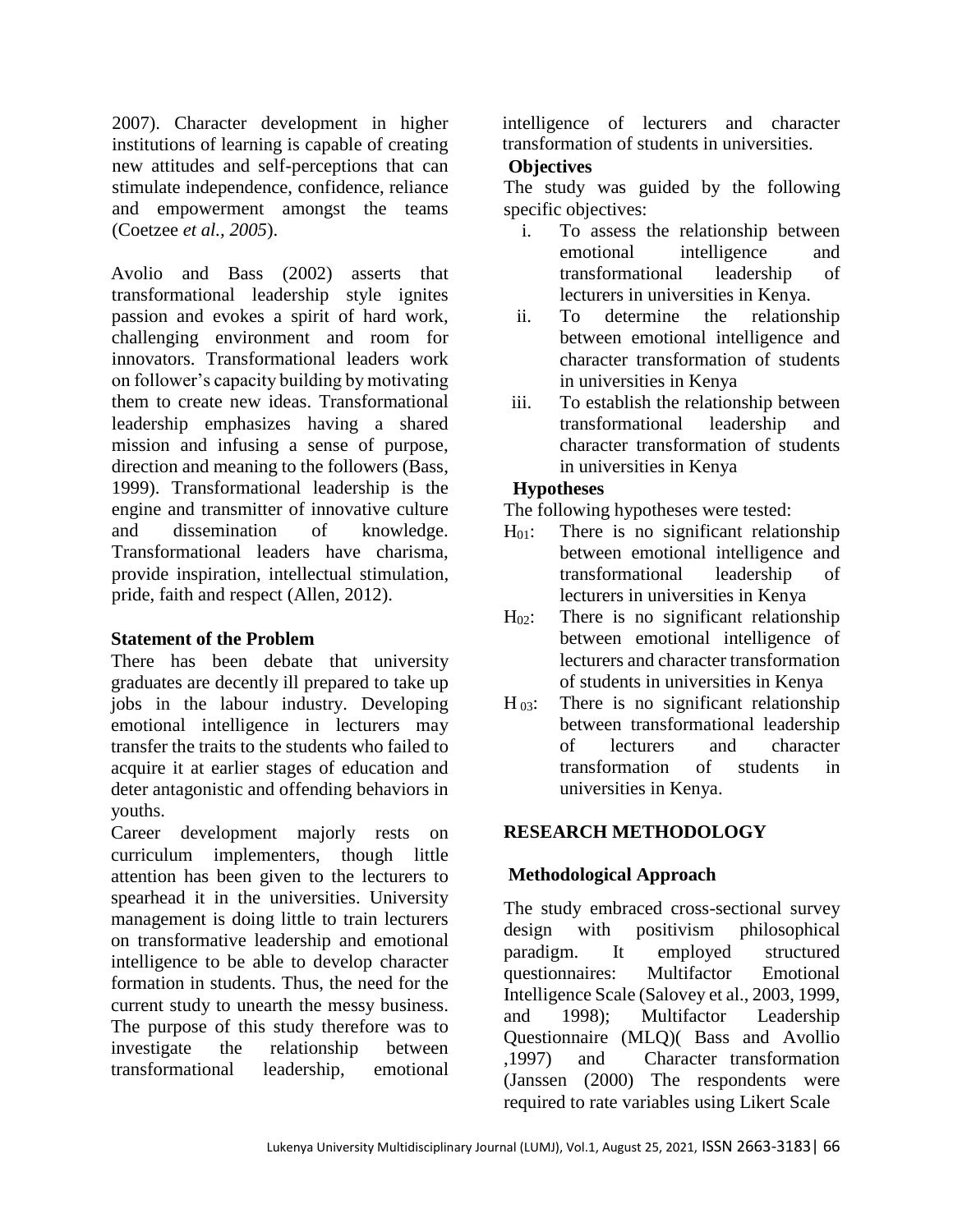#### **Sampling Method**

The research used purposive and random sampling to obtain 200 lecturers and 70 students' leaders from 10 universities in Kenya. Survey monkey tool was utilized to administer the questionnaires

#### **Data Analysis**

Spearman correlation test was used in analyzing ordinal data collected from Likertscale

### **RESEARCH FINDINGS Emotional Intelligence**

The responses for both the lecturers and the Students' leaders (raters) were used determine the mean emotional intelligence of the lecturers. The emotional intelligence had 7 constructs that form items in the questionnaire as follows: Self-management, Self-motivation: Change resilience: Interpersonal relations; Integration of head and heart; Emotional literacy and Selfesteem. The lecturer rate himself/herself and the student leader (rater) rate the lecturer. There was a total of 196 lecturers with 4 who filled questionnaire items incorrectly. There were 70 students' leaders (raters) drawn from 10 public universities.

### **Transformational Leadership**

Transformational leadership was based on 5 constructs in the 7-point Likert scale as Individual Consideration, Inspirational Motivation, Idealized Attributes, Idealized Behaviors and Intellectual Consideration. The leadership style of lecturers was rated by the lecturers themselves and the students' leaders (raters)

### **Students Character Development**

The character behavior of the students was obtained using responses from both the lecturers and the student leaders themselves (raters) on a 7-point Likert scale that were

based on the items: enthusiastic, mobilization, Creativity, seek new knowledge, I look for opportunities and Explore new ways

### **RESEARCH FINDINGS**

The three research hypotheses were subjected to both descriptive statistics and correlation analysis. There were only 4 lecturers whose questionnaires were invalid whereas all the students' questionnaires were valid. The results were tabulated in tables 1 and 2

#### **Table 1:**

## *Descriptive Statistics for the variables* **Variable Ratings Lecturers Students Average** n=196  $n=70$   $n=266$  Emotional intelligence of the lecturers 3.7927 2.9719 3.5767 Transformational Leadership of the lecturers 3.6703 3.6386 3.6545 Character Transformation

 of the Students 3.0569 3.1453 3.0802

*Source: Survey data* (2020)

The statistics show the lowest rating of lecturers in Emotional intelligence by students as a mean of 2.979, equivalent to **59%**

Further, the lowest rating in character transformation of students was a mean of 3.0802, equivalent to **61%.**

The respective respondents rated themselves higher. These findings agree with Brett (2005) cited in Bii (2017) who postulated that people tend to view themselves more positively. Lecturers were rated the lowest by students which implies that students do not receive enough emotional attention from the lecturers.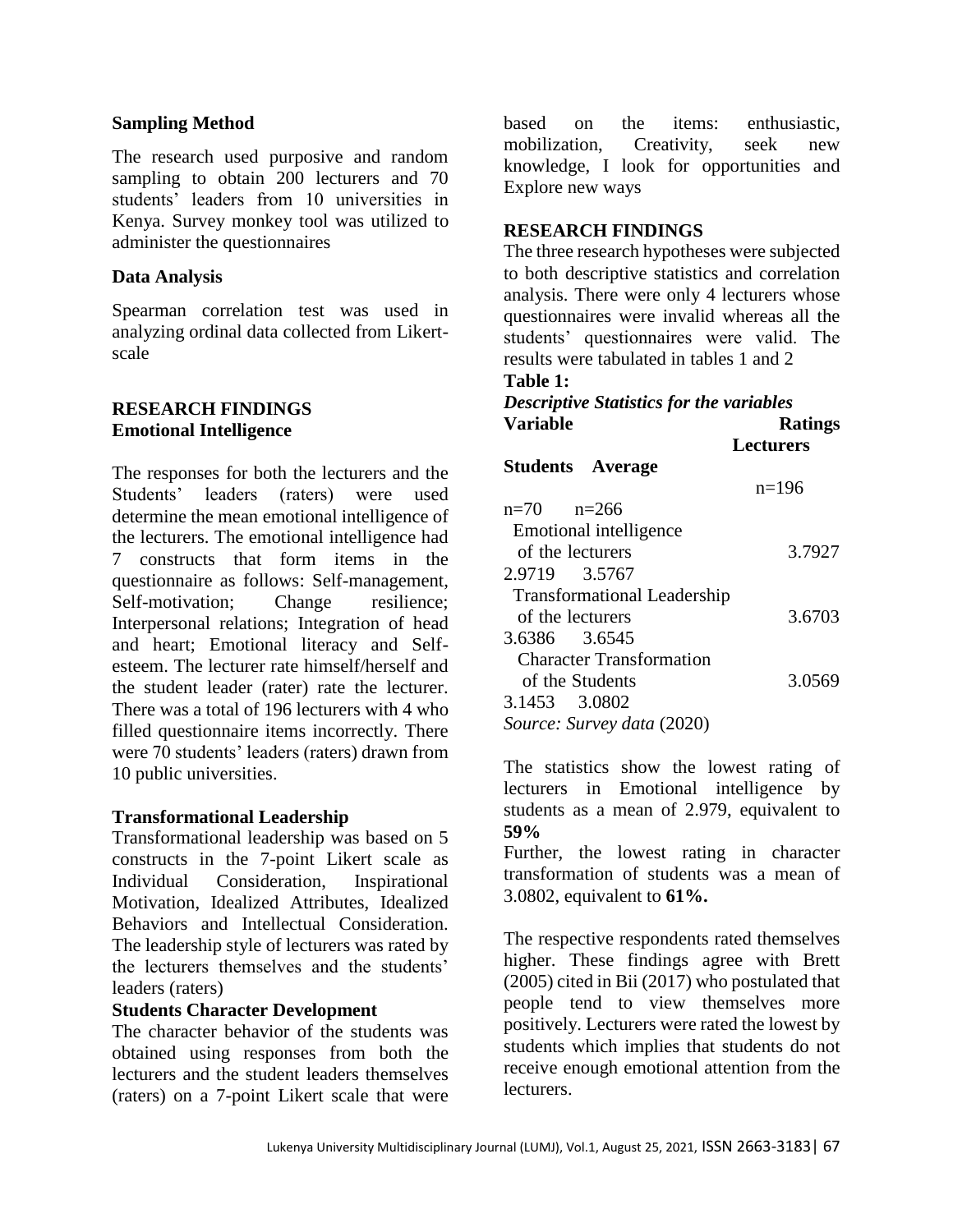High average rating (73%) of lecturers in transformational leadership, implies that lecturers provide inspiration and hope to the students. There was lower rating of students by the lecturers (61%) in Students character transformation which implies that there is need to fill the gap as far as students' morals and responsiveness are concerned.

### **Correlation Analysis**

Spearman correlation analysis was done to determine the relationships among the variables. The results of the correlation test are tabulated in table 2.

## **Table 2**

*Spear correlation analysis Matrix (N=266) for the study variables*

|                                              |                 |            | Char Emoti Transfor<br>acter onal mational |
|----------------------------------------------|-----------------|------------|--------------------------------------------|
|                                              |                 | ation ence | form intellig Leaders<br>hip               |
| Character<br>formation                       |                 |            |                                            |
| Emotional<br>intelligence                    | $.468^*$ 1<br>ż |            |                                            |
| Transformational .587 *.768 **<br>Leadership |                 |            |                                            |

*Source: Survey data* (2020) *\*\*. Correlation is significant at the 0.01 level (2-tailed) with p =0.000*

*\*. Correlation is significant at the 0.05 level (2-tailed).*

### **Discussion of Correlations Results**

H01: Emotional intelligence and transformational leadership (r =0.768, p<0.001). P-value indicates a highly statistically significant relationship (at 99% confidence level), while  $r=0.768$  shows a strong positive correlation between emotional intelligence and transformational

leadership. Overall, there is a highly statistically significant strong positive relationship between the two variables.

H02: Emotional intelligence and character transformation of students  $(r = 0.468,$ p<0.001). P-value indicates a statistically significant relationship and r=0.468 shows a positive weak correlation between emotional intelligence and character transformation of students. Generally, there is a statistically significant positive weak relationship between the two variables

H03: Transformational leadership and Character Transformation of lecturers (r  $=0.587$ ,  $p<0.001$ ). P-value indicates a statistically significant relationship and r=0.587 shows a positive moderate correlation between transformational leadership and character transformation. On the overall, there is a statistically significant positive moderate relationship between the two variables

### **Conclusion**

The findings support the emotional leadership theory that links leadership and emotional intelligence as integrated elements in emotional leadership. Leaders influence their followers to a common goal with the help of emotional intelligence. There is low attention by lecturers on emotional intelligence to stimulate character behaviours in students' intelligence and to stimulate character behaviour in students

#### **Recommendation**

Universities should conduct training needs assessment for lecturers and student leaders on emotional intelligence and transformative leadership. This will enable lecturers to unfreeze restraining forces that maintain the status quo, and increase striving forces for change in students' behaviours. Consequently, students can better cope with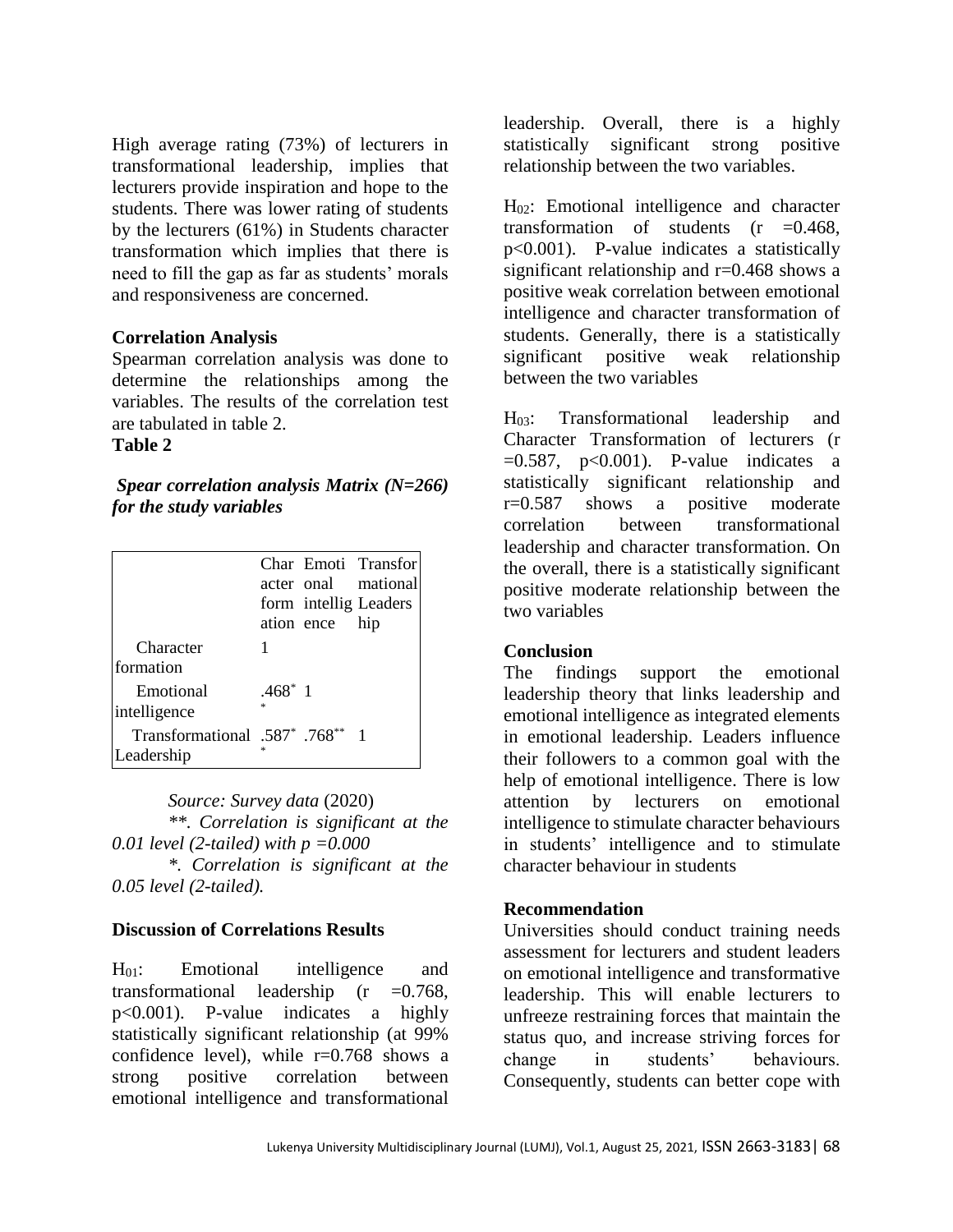challenges, moreso in the wake of Covid-19 pandemic and beyond.

## **References**

- Allen, S., Marcy, L., & Rosanna, F. (2012). Emotionally Intelligent Leadership: An Integrative, Process-Oriented Theory of Student Leadership. *Journal of Leadership Education*, *11*(1*),* 177- 203.
- Anand, R. & UdayaSuriyan, G. (2010) Emotional Intelligence and Its Relationship with Leadership Practices. *International Journal of Business and Management,* 5(2), 65- 76.
- Ayiro, L.P. (2009). An analysis of emotional intelligence and the performance of principals in selected schools in Kenya. *Advances in Developing Human Resources, 11*(6), 719–746.
- Bar-On, R. (2000). *Emotional and Social Intelligence: Insights from the Emotional Quotient Inventory (EQ-i).* In R. Bar-On & J.D.A. Parker (Eds.), Handbook of

 emotional intelligence, 363-388. San Francisco: Jossey-Bass.

- Barling, J., Slater, F., & Kelloway, K. (2000). Transformational Leadership and Emotional Intelligence: An exploratory study. *Leadership and Organization Development Journal*, 21(3) 157-161.
- Bass, B. (1998). Transformational Leadership: Industry, military, and educational impact. Mahwah, NJ: Erlbaum.
- Bii, P. (2017). Transformational leadership, Emotional Intelligence and innovative work behavior. *Industrial Management,* 114(8) 270 – 1300
- Bilal F., Badir B. (2014). Transformational leadership and innovative work

behavior. *Industrial Management & Data Systems,* 114(8) 270 – 1300.

- Brown, F., & Moshavi, D. (2005). Transformational Leadership and Emotional Intelligence: A potential pathway for an increased understanding of interpersonal Influence. *Journal of Organizational Behavior*, 26(8) 867- 871.
- Cherniss, C. (2001). Emotional intelligence & organizational effectiveness, in. C. Cherniss & D. Goleman (Eds), *The emotionally inteligent workplace* 21(1) 73-85.
- Coetzee, C. Schaap, P. (2004). `The relationship between leadership styles and emotional intelligence', Paper presented at the 6th Annual Conference of the Society of Industrial and Organizational Psychology, Sandton, South Africa.
- Doak, J., (2009) "The Effect of Character Education on Emotional Intelligence". Theses, Dissertations and Capstones. Paper 568.
- Føllesdal, H., & Hagtvet, K. (2013). Does emotional intelligence as ability predict transformational leadership? A multilevel approach. *Leadership Quarterly*, 24(5)747–762.
- George, J. (2003). Emotions and leadership: The Role of Emotional Intelligence. *Human Relations*, 53(8) 1027- 1055.*of Development Economics,*  $5(8)$ ,  $7-10$ .
- Goleman, D. (1995). *Emotional Intelligence*, New York Bantam, 23 – 24.
- Goleman, D. (1997). *Beyond IQ: Developing the Leadership Competencies of Emotional intelligence*. London: Bloomsbury.
- Goleman, D. (1998). *Working with Emotional Intelligence*. New York: Bantam.